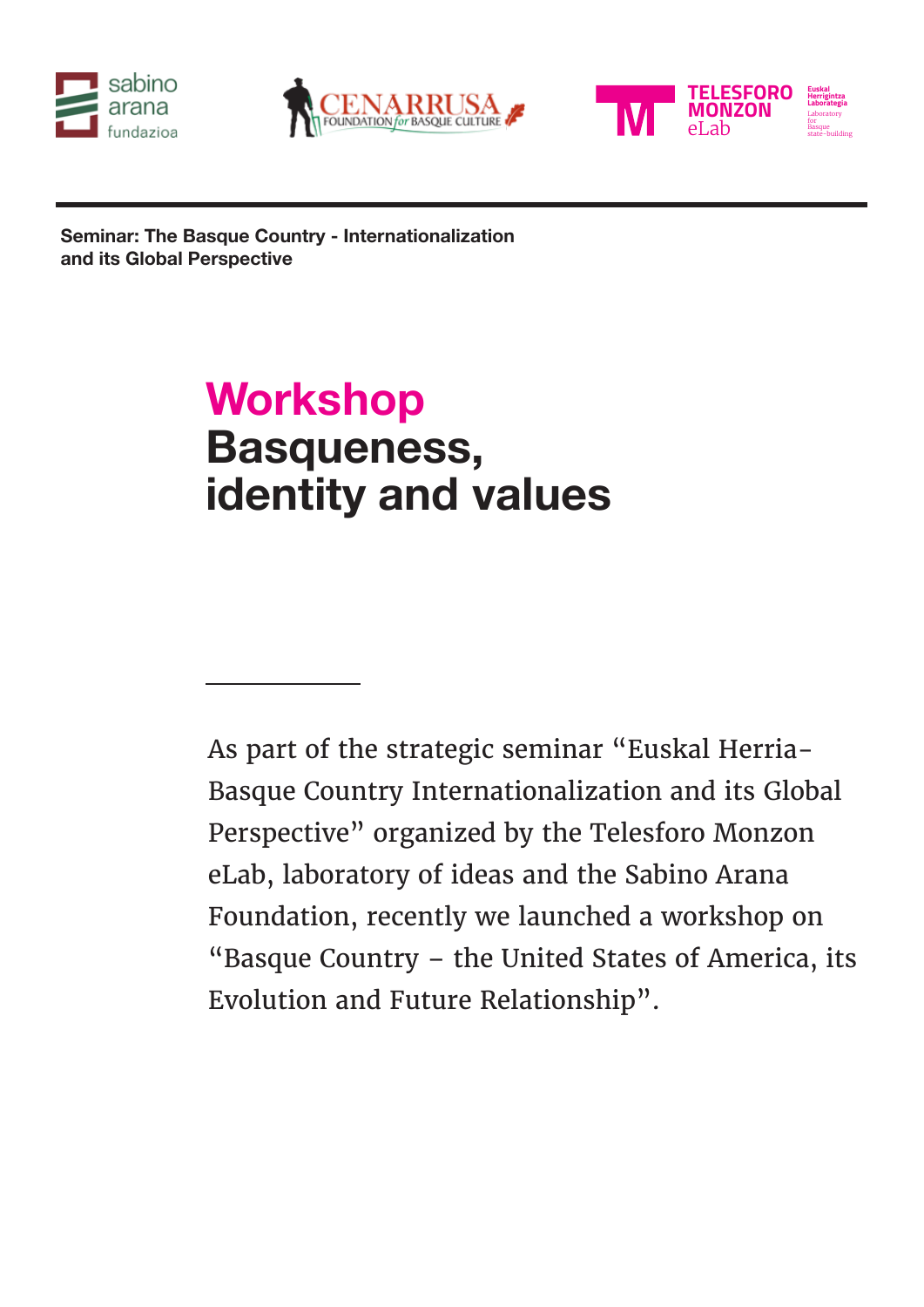One of the outcomes of this workshop was the need to strengthen Basqueness, Basque identity and values in the USA to make ourselves more visible and strengthen the political, economic, and cultural bridges among the two nations.

The purpose of this new workshop would be to deepen in these concepts of Basqueness, Basque identity and Basque values in the USA and discuss strategies and practices to promote them.

This new seminar will be co-organized by the **Telesforo Monzon eLab**, laboratory of ideas, the **Sabino Arana Foundation** and the **Cenarrusa Foundation for Basque Culture**.





sabino<br>arana<br><sub>fundazioa</sub>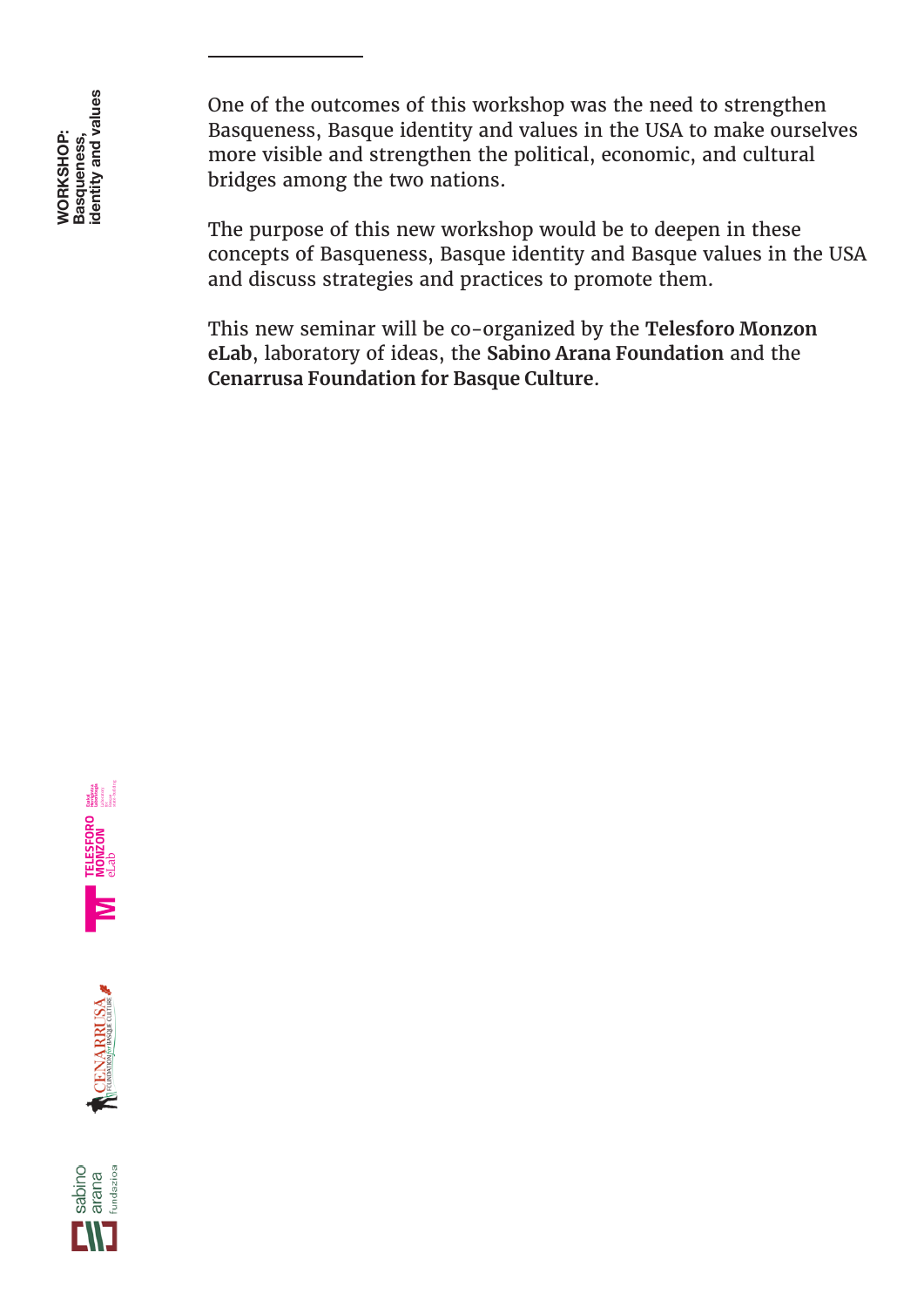### CONTENT OF THE WORKSHOP

## **Virtual seminar:**

#### **September 28**

**(17:30:00-20:00 Central European Time)**

**1.- Introduction**

SPEAKERS (Co-organizers): Mikel Burzako (SAF), Urko Aiartza (TMeLab), Gloria Totoricaguena (Cenarusa Foundation for Basque Culture) / 15 min.

**2.- Irishness, Irish identity and its values and promotion in the US**

SPEAKER: Martin O'Muilleor / 20 min.

**3.- Scottishness, Scottish identity and its values and promotion in the US** 

 $S$  P E A K E R : Stephen Gethins / 20 min.

 **4.- How could we define Basqueness, Basque identity abroad**

SPEAKERS: Kirmen Uribe / 15 min. David Bieter/ 15 min. Garazi Goia (t.b.c) / 15 min.